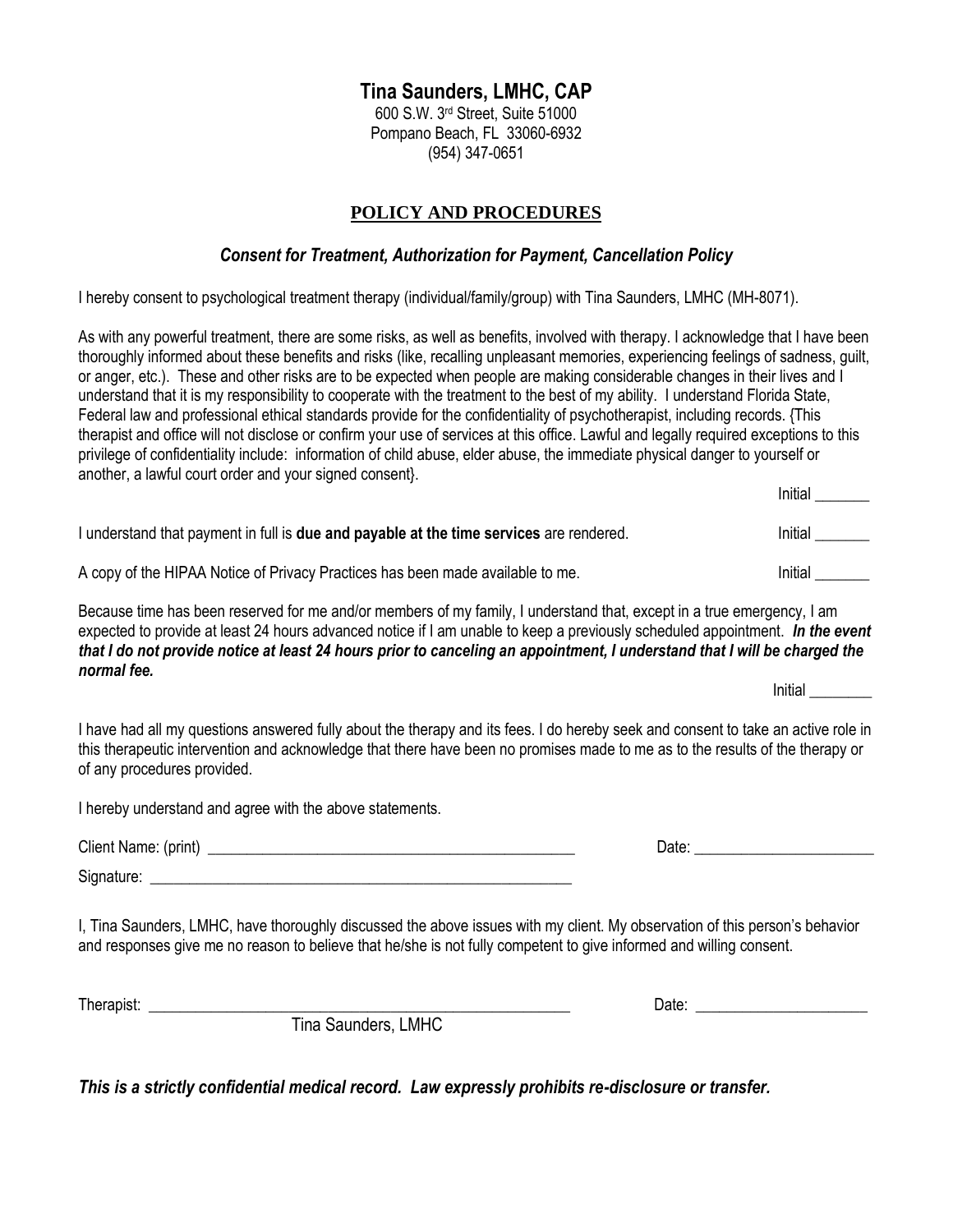# **CLIENT INFORMATION**

| State: $\frac{1}{\sqrt{1-\frac{1}{2}} \cdot \frac{1}{2}}$                                                                                                                                                                                                                                                                                                                                 | Zip Code: |
|-------------------------------------------------------------------------------------------------------------------------------------------------------------------------------------------------------------------------------------------------------------------------------------------------------------------------------------------------------------------------------------------|-----------|
| Home Phone: $\frac{1}{\sqrt{1-\frac{1}{2}}}\left\{ \frac{1}{2} + \frac{1}{2} \frac{1}{2} + \frac{1}{2} \frac{1}{2} + \frac{1}{2} \frac{1}{2} + \frac{1}{2} \frac{1}{2} + \frac{1}{2} \frac{1}{2} + \frac{1}{2} \frac{1}{2} + \frac{1}{2} \frac{1}{2} + \frac{1}{2} \frac{1}{2} + \frac{1}{2} \frac{1}{2} + \frac{1}{2} \frac{1}{2} + \frac{1}{2} \frac{1}{2} + \frac{1}{2} \frac{1}{2} +$ |           |
|                                                                                                                                                                                                                                                                                                                                                                                           |           |
|                                                                                                                                                                                                                                                                                                                                                                                           |           |
|                                                                                                                                                                                                                                                                                                                                                                                           |           |
|                                                                                                                                                                                                                                                                                                                                                                                           |           |
|                                                                                                                                                                                                                                                                                                                                                                                           |           |
|                                                                                                                                                                                                                                                                                                                                                                                           |           |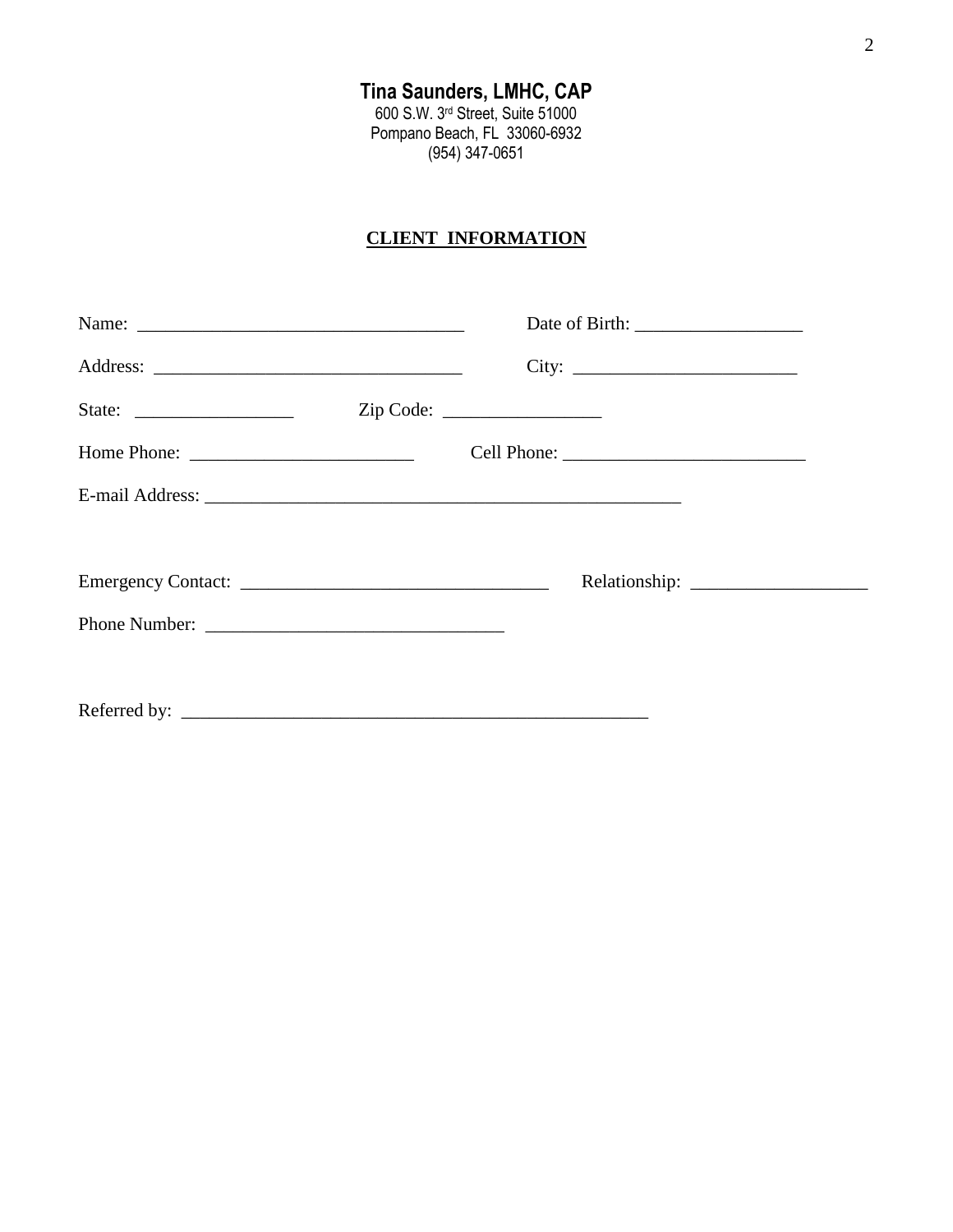#### **Tina Saunders, LMHC, CAP**

600 S.W. 3rd Street, Suite 51000 Pompano Beach, FL 33060 (954) 347-0651

|                                                                                                                                                                                                           | <b>BIO-PSYCHOSOCIAL ASSESSMENT</b> |                                                                                                                                                                                                                                                                                                                                                                                                                      |
|-----------------------------------------------------------------------------------------------------------------------------------------------------------------------------------------------------------|------------------------------------|----------------------------------------------------------------------------------------------------------------------------------------------------------------------------------------------------------------------------------------------------------------------------------------------------------------------------------------------------------------------------------------------------------------------|
| Gender: <b>QM QF</b>                                                                                                                                                                                      | Age: _____________                 | Marital Status: University of Article                                                                                                                                                                                                                                                                                                                                                                                |
|                                                                                                                                                                                                           |                                    |                                                                                                                                                                                                                                                                                                                                                                                                                      |
| The presenting problem has affected which of the following area's in your life:<br>Relationships with self and/or family<br>⊔.<br>Work or school performances<br>O                                        | $\Box$                             | <b>Example 1</b> Legal problems                                                                                                                                                                                                                                                                                                                                                                                      |
|                                                                                                                                                                                                           |                                    | Have you had any previous counseling? U Yes U No If yes, when and how long? __________________________________                                                                                                                                                                                                                                                                                                       |
| <b>Medical Conditions &amp; Complications</b>                                                                                                                                                             |                                    | Do you have any substance abuse history? $\Box$ Yes $\Box$ No If yes, please answer the following questions:                                                                                                                                                                                                                                                                                                         |
|                                                                                                                                                                                                           |                                    | Do you have any major medical problems (past and/or present)? Have you ever been hospitalized for medical problems (what                                                                                                                                                                                                                                                                                             |
| List any medications you are currently taking: __________                                                                                                                                                 |                                    | <u> 1989 - Johann Barbara, martin amerikan basal dan berasal dalam basal dalam basal dalam basal dalam basal dala</u><br>Have you ever been in a psychiatric hospital? $\Box$ Yes $\Box$ No If yes, when, what for and how long? $\Box$                                                                                                                                                                              |
| Have you ever had any                                                                                                                                                                                     |                                    | How healthy are you physically?<br><b>IDED</b> Poor <b>IDED</b> Unsatisfactory<br><b>IDED</b> Satisfactory<br><b>IDED</b> Satisfactory <b>IDED</b> Satisfactory <b>IDED</b> Satisfactory <b>I</b> DED ON THE Very good<br>How well are you sleeping? □ Poor □ Unsatisfactory □ Satisfactory □ Good □ Very good<br>Are you experiencing any abnormal eating patterns? □ Yes □ No If yes, please specify: ____________ |
| <b>Abuse History / Issues</b><br>Have you ever been a VICTIM of the following abuse(s)? $\Box$ Yes $\Box$ No (check all that apply)<br><b>O</b> Physical<br><b>QEmotional / Verbal</b><br><b>O</b> Sexual |                                    | $\Box$ Spiritual<br>$\Box$ Neglect<br>$\Box$ Exploitation (financial or other)                                                                                                                                                                                                                                                                                                                                       |
| $\Box$ Physical<br><b>QEmotional / Verbal</b><br><b>O</b> Sexual                                                                                                                                          |                                    | Have you ever been a PERPETRATOR of the following abuse(s)? $\Box$ Yes $\Box$ No (check all that apply)<br>$\Box$ Spiritual<br>$\Box$ Neglect<br>$\Box$ Exploitation (financial or other)                                                                                                                                                                                                                            |
|                                                                                                                                                                                                           |                                    | Have you ever had counseling to process the abuse? $\Box$ Yes $\Box$ No If yes, did it help you? $\Box$ Yes $\Box$ No                                                                                                                                                                                                                                                                                                |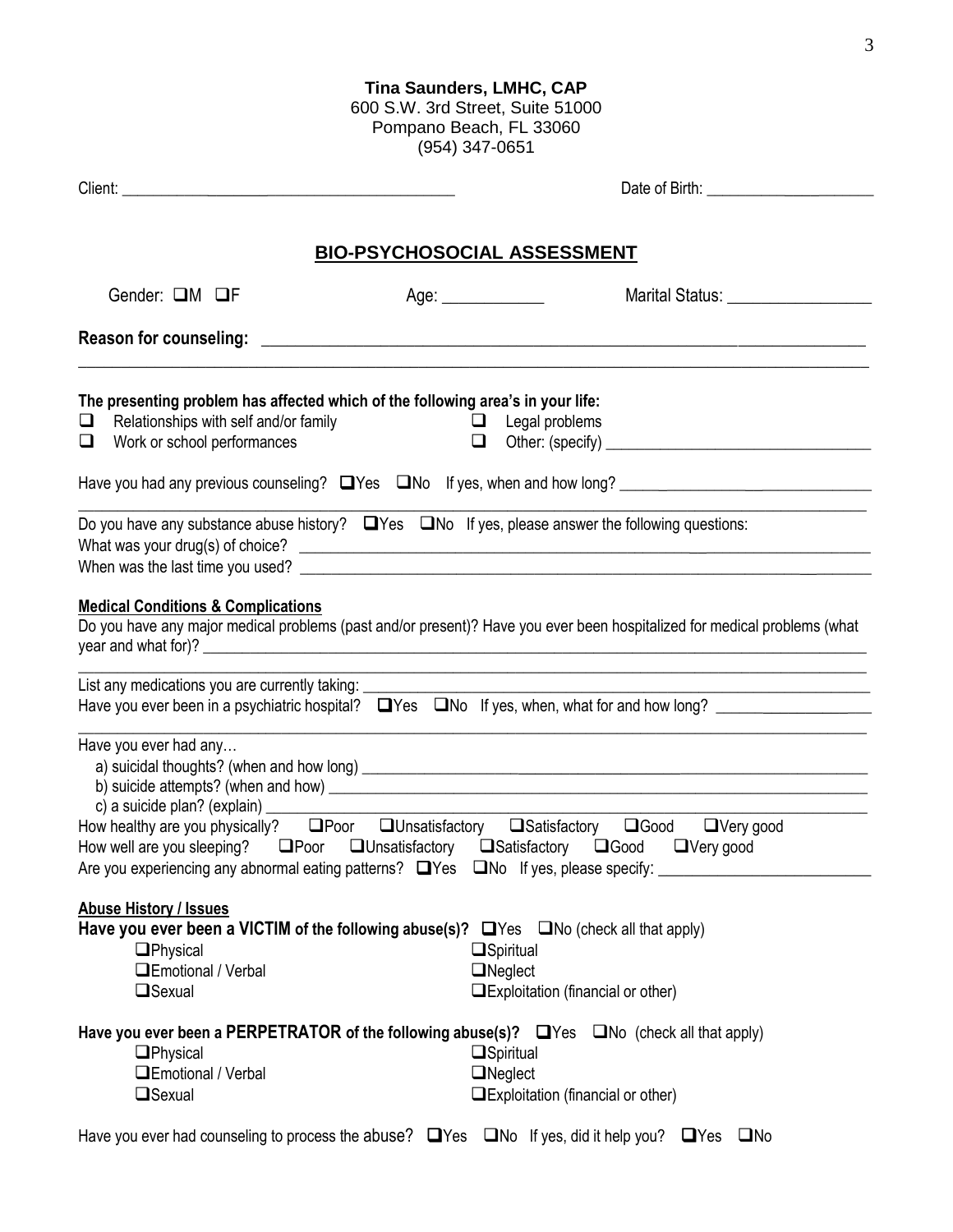| Has there been any domestic violence in your family growing up? $\Box$ Yes $\Box$ No |  |
|--------------------------------------------------------------------------------------|--|
|                                                                                      |  |

| <b>Family History &amp; Environment</b>       |                                            |                                                                                                  |                 |                                                                                                                 |
|-----------------------------------------------|--------------------------------------------|--------------------------------------------------------------------------------------------------|-----------------|-----------------------------------------------------------------------------------------------------------------|
| Home Environment: (check all that apply)      |                                            |                                                                                                  |                 |                                                                                                                 |
| $\Box$ Live alone                             |                                            | $\Box$ Live with children<br>$\Box$ Live with parents                                            |                 |                                                                                                                 |
| $\Box$ Live with spouse / partner             |                                            |                                                                                                  |                 |                                                                                                                 |
|                                               |                                            |                                                                                                  |                 |                                                                                                                 |
|                                               |                                            |                                                                                                  |                 |                                                                                                                 |
|                                               |                                            | Are there any crucial family issues?<br>Birth Order: DYoungest child DMiddle child DOldest child |                 |                                                                                                                 |
|                                               |                                            |                                                                                                  |                 |                                                                                                                 |
|                                               |                                            | Sister(s): age(s)                                                                                |                 |                                                                                                                 |
|                                               |                                            |                                                                                                  |                 |                                                                                                                 |
|                                               | <b>Father / Stepfather</b>                 | <b>Mother / Caretaker</b>                                                                        | <b>Siblings</b> | <b>Spouse / Partner</b>                                                                                         |
| Alcohol / Drug Abuse<br><b>Mental Illness</b> | <u> 1989 - Johann Barbara, martin a</u>    |                                                                                                  |                 |                                                                                                                 |
| Major Medical Issue                           |                                            |                                                                                                  |                 |                                                                                                                 |
|                                               | <u> 1989 - Johann Barn, mars ann an t-</u> |                                                                                                  |                 |                                                                                                                 |
|                                               |                                            |                                                                                                  |                 | Do you have any children? UYes UNo If yes, how many, what gender, and what ages? _________________________      |
| <b>Relationships / Marital Status:</b>        |                                            |                                                                                                  |                 |                                                                                                                 |
| $\Box$ Married (# of times): $\Box$           |                                            | $\Box$ Divorced                                                                                  |                 |                                                                                                                 |
| □Committed relationship                       |                                            | $\Box$ Widowed                                                                                   |                 |                                                                                                                 |
| □Separated                                    |                                            | $\Box$ Single                                                                                    |                 |                                                                                                                 |
|                                               |                                            |                                                                                                  |                 |                                                                                                                 |
|                                               |                                            |                                                                                                  |                 |                                                                                                                 |
| <b>Educational &amp; Vocational</b>           |                                            |                                                                                                  |                 |                                                                                                                 |
| What is your highest level of education?      |                                            |                                                                                                  |                 |                                                                                                                 |
| Below high school                             |                                            |                                                                                                  |                 |                                                                                                                 |
| High school or GED (circle one)               |                                            |                                                                                                  |                 |                                                                                                                 |
|                                               |                                            |                                                                                                  |                 |                                                                                                                 |
|                                               |                                            |                                                                                                  |                 | Do you have any learning disabilities? $\Box$ Yes $\Box$ No If yes, specify: $\Box$                             |
|                                               |                                            |                                                                                                  |                 |                                                                                                                 |
|                                               |                                            |                                                                                                  |                 |                                                                                                                 |
|                                               |                                            |                                                                                                  |                 |                                                                                                                 |
|                                               |                                            |                                                                                                  |                 | Do you enjoy your work? Is there anything stressful about your current work? __________________________________ |
|                                               |                                            |                                                                                                  |                 |                                                                                                                 |
| <b>Sexual History</b>                         |                                            | Covuel Orientation: Olletaresexual Ollemacesyual Orientation: O                                  |                 |                                                                                                                 |

| Sexual Orientation: □Heterosexual □Homosexual                             | □Bisexual | Transgender |  |
|---------------------------------------------------------------------------|-----------|-------------|--|
| Has your sexual desire this past month: $\Box$ Increased $\Box$ Decreased |           | □No Change  |  |
| Name three strengths you believe you have:                                |           |             |  |